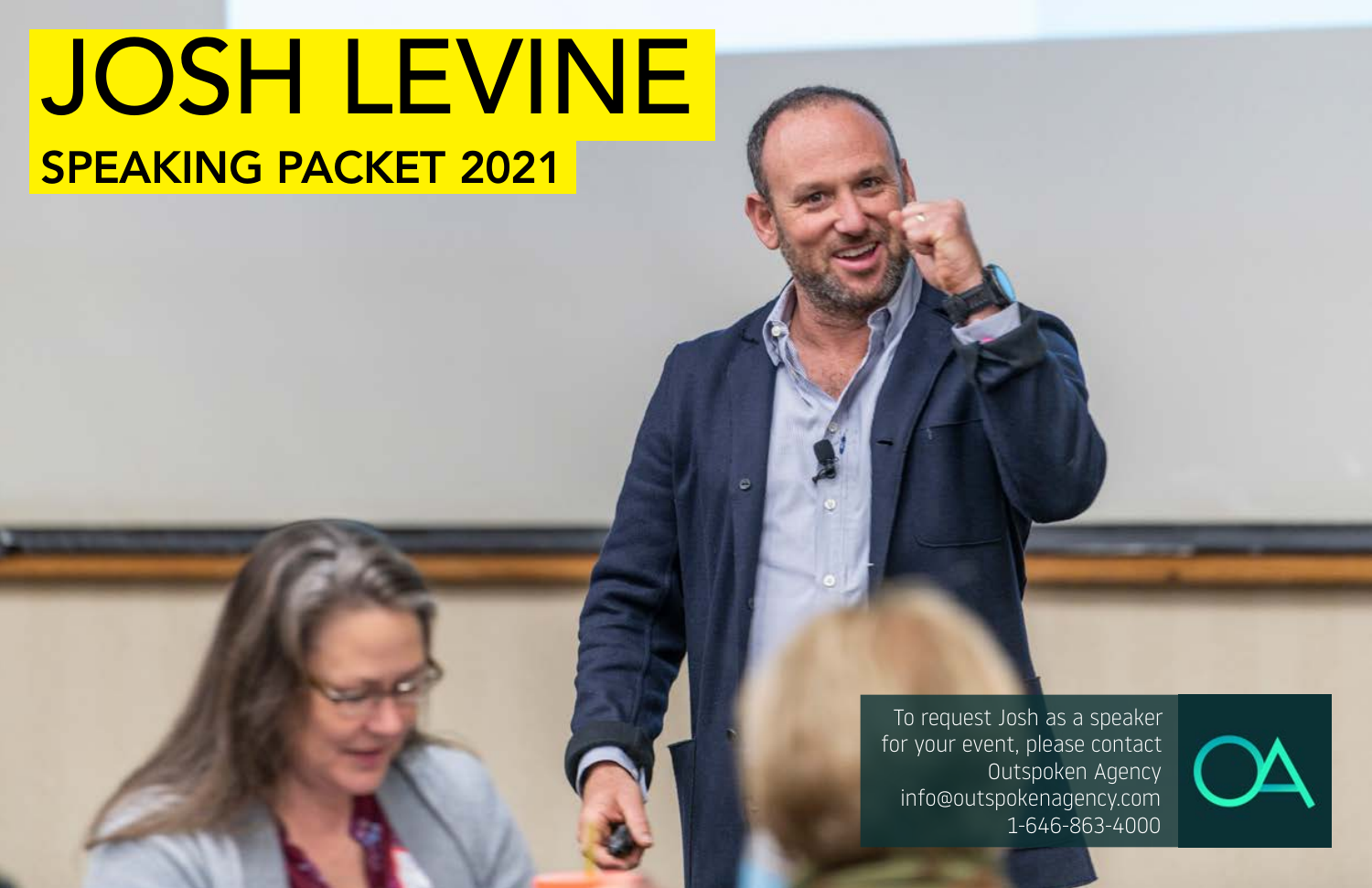#### INTRODUCTION

| <b>FULL BIOGRAPHY</b> |  |
|-----------------------|--|
| <b>KEYNOTE TOPICS</b> |  |
| <b>TESTIMONIALS</b>   |  |
| <b>FACT SHEET</b>     |  |
| <b>PRESS KIT</b>      |  |

Josh Levine is an educator, designer, and best- selling author, but above all, he is on a mission to help organizations design a culture advantage.

His new book Great Mondays: How to Design a Company Culture Employees Love, published by McGraw-Hill Education, and presents the framework and tools business leaders need to understand, design, and manage their own culture.

#### HIGHLIGHTS

Author of #1 New Release in HR Books on Amazon

Contributing Forbes.com Leadership columnist

Founder of culture design company [Great Mondays](https://www.greatmondays.com/agency)

Co-founder of national non-profit [CULTURE LABx](https://culturelabx.com/)

*Great Mondays: How To Design a Company Culture Employees Love*  by Josh Levine

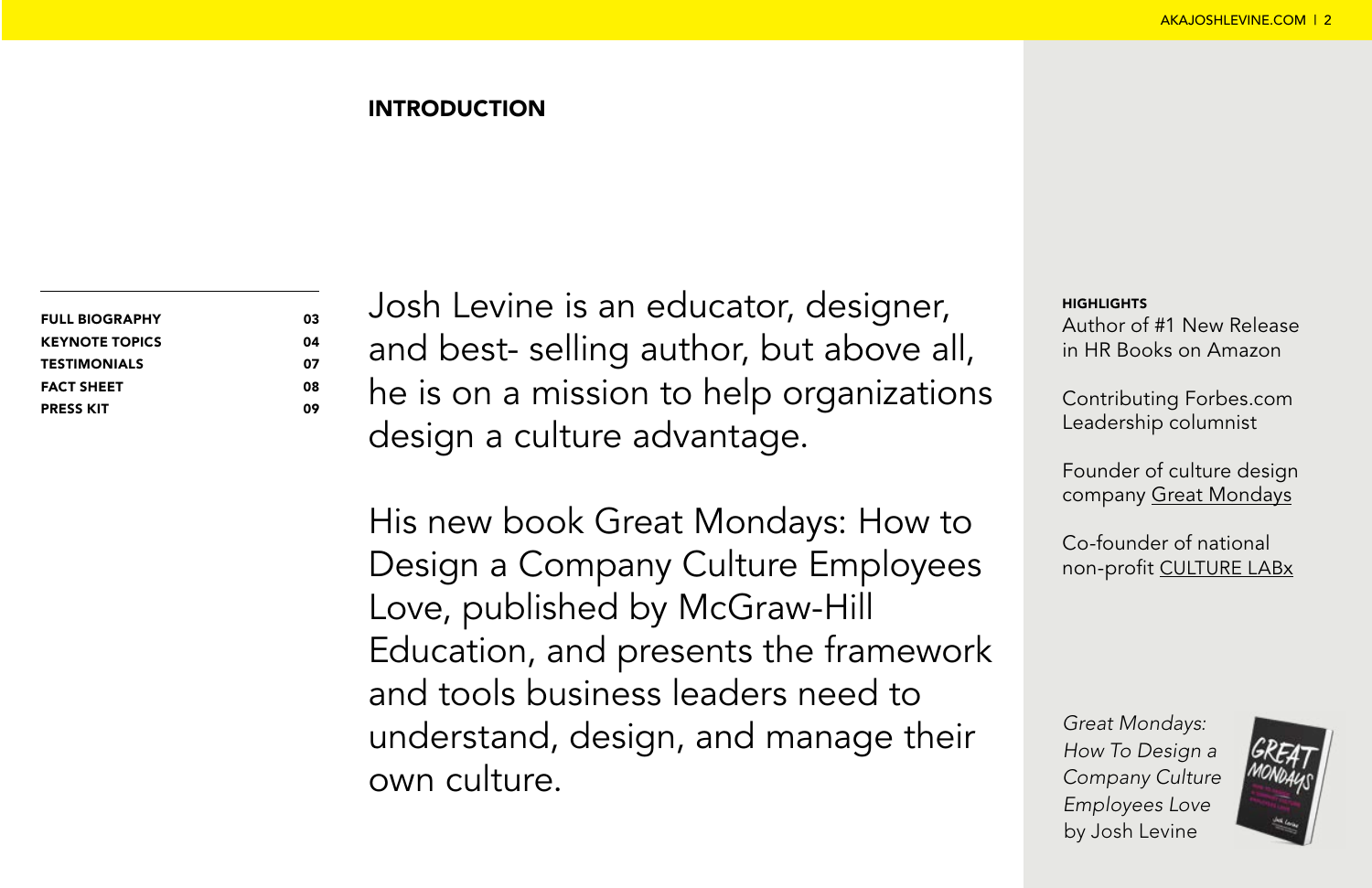### FULL BIOGRAPHY

Josh Levine is a best-selling author, brand strategist, and highly sought-after speaker on a mission to help organizations design a culture advantage.

For more than 15 years, Levine has helped build culture-driven brands for a wide range of organizations including Silicon Valley heavy hitters, prominent nonprofits, and well-respected blue chip corporations. He is best known as the co-founder of the nonprofit CULTURE LABx,

and as executive director helped it flourish into an international community. His new book, Great Mondays, which was recently listed on BookAuthority's list of the best culture books of all time, teaches organizations how to design a company culture employees love.

Levine is recognized for his entertaining, energetic, and educational keynotes that reveal fresh insights and inspire new action.

He teaches brand strategy and culture design courses in the groundbreaking MBA program of Design at the California College of the Arts to motivate the next generation of leaders. Levine is a Forbes.com columnist, and his work has been featured in Huffington Post, Fast Company, and the Design Management Journal. He holds a BS in Engineering Psychology from Tufts University, and BFA in design from the Academy of Art University.



"Josh is persuasive, entertaining, and he's thoughtful. He'll tell you why decisions were made in a way that makes sense to people."

Issac Roth, CTO, Hybrid Cloud Integration & API Economy, IBM

FEATURED ON:

**Forbes MARKETPLACE** 

**Inc.** 

**KCBS** 

WGN<sub>720</sub>

**SXSWIZ**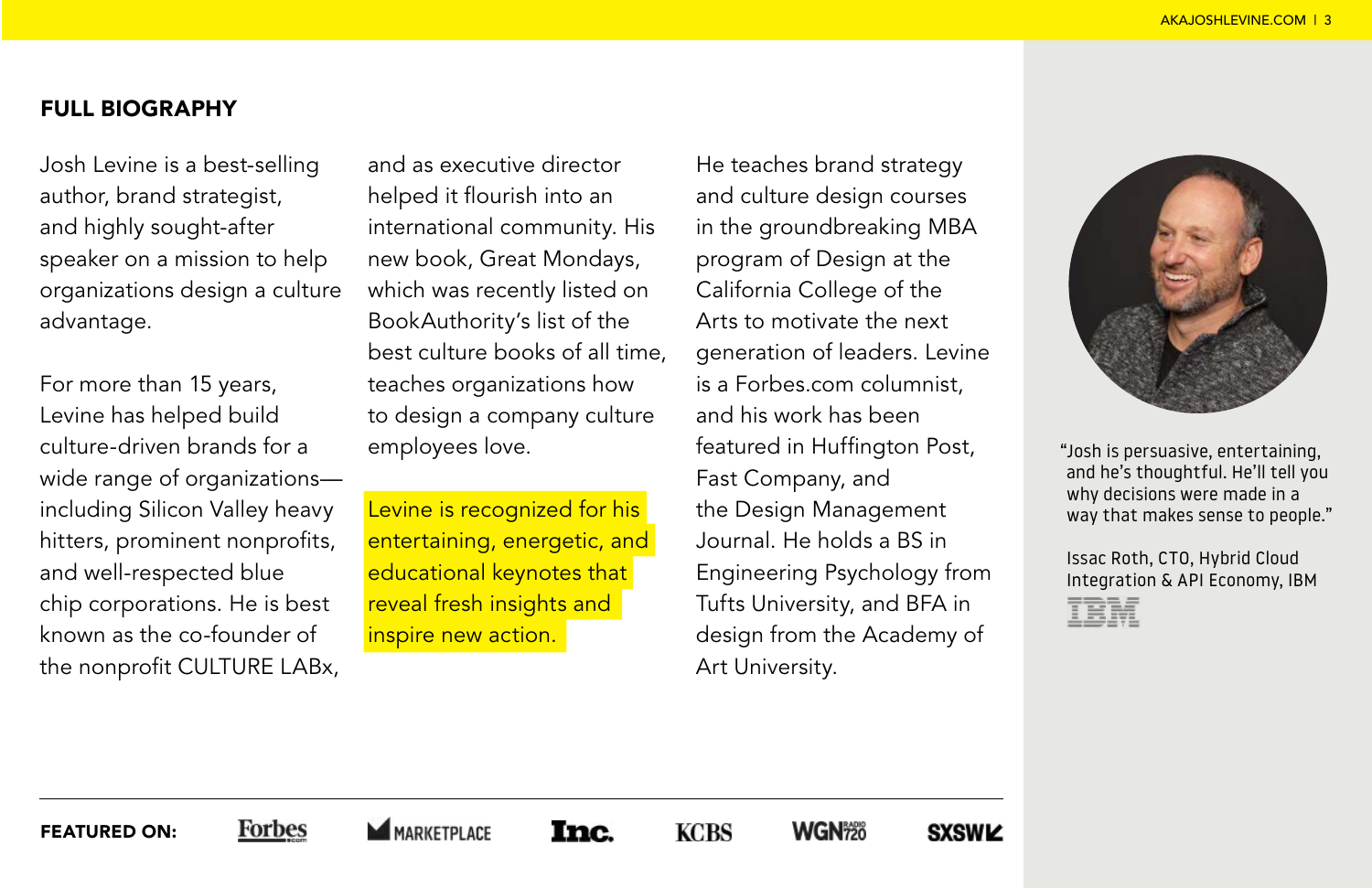

The ability to spearhead culture change in today's rapidly changing workplace is the difference between industry leaders and losers.

#### **OBJECTIVE**

Discover why corporate culture is more important than ever before and how you can effectively lead your business through cultural transitions.

#### PARTICIPANTS WILL LEARN

- 1. What is the business definition of culture, and why it's important
- 2. How to leverage my workplace culture as a competitive advantage
- 3. How to evaluate, manage, improve, and evolve my company culture

Together, we will explore modalities in organizational change rooted in traditional brand strategy. Using Silicon Valley start-ups as a lens, we will discuss actionable methodologies for both implementing and measuring culture change.

Taking what we learn from the lecture and discussion portions, we will consider individually and as a group how you can begin to put your ideas into action.

What you will take away from this talk: a framework for effecting real change throughout your organization that will prepare you to kick off your culture change imperative on Monday.

Culture change is surmountable with the appropriate tools in hand. Start gauging where your culture is now so you can create strategic aims for the future.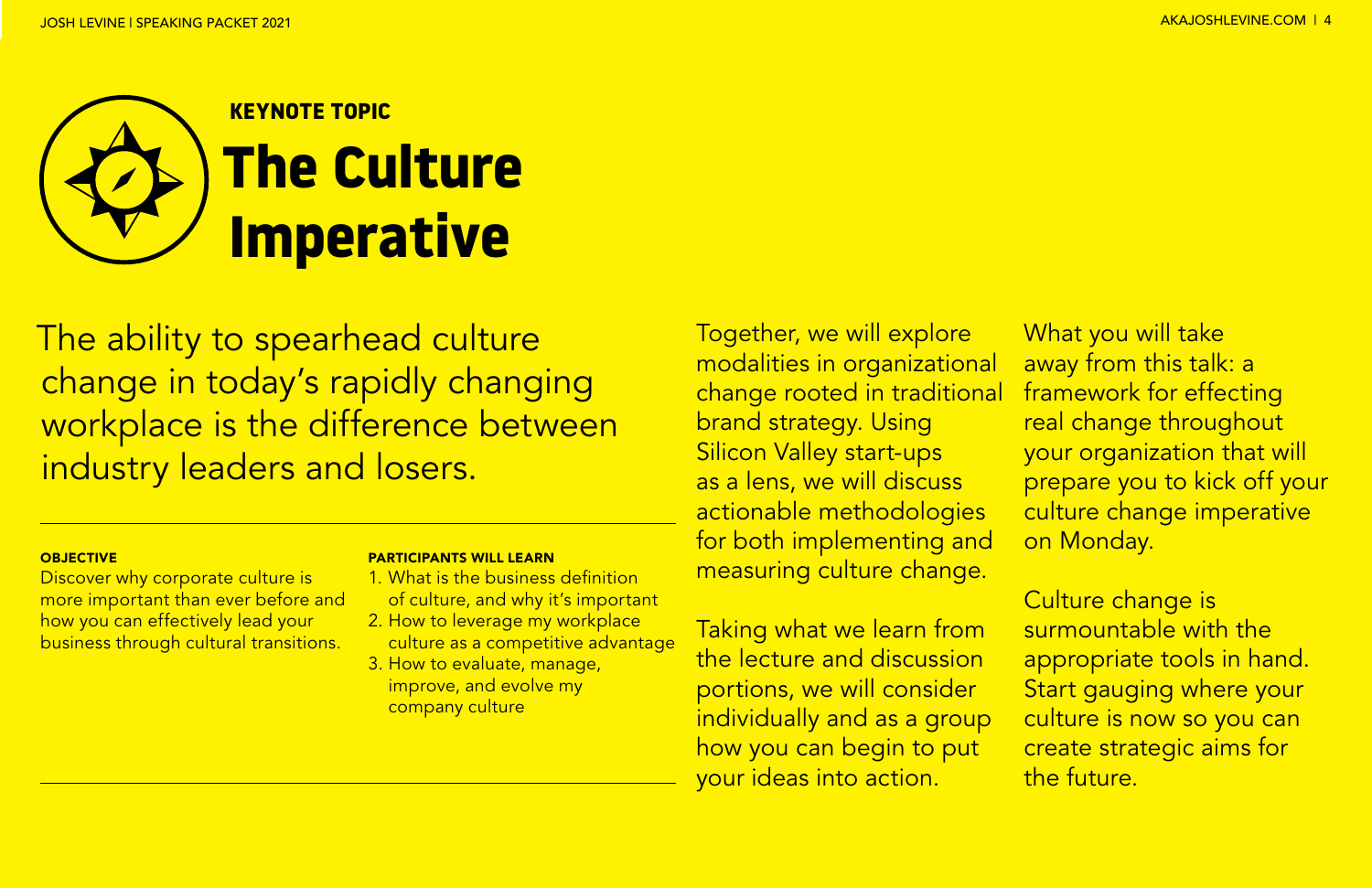# **KEYNOTE TOPIC The Manager's Culture Control Panel**

Because employee engagement is more important than ever, managers must learn how to effectively lead and build robust cultures of their own.

#### **OBJECTIVE**

Learn how managers can use the 5 Ps as a culture control panel to effect change on both micro and macro scales. Using real-world examples we will discuss how managers can easily put this theoretical framework into place to move their organization's culture forward.

#### PARTICIPANTS WILL LEARN

- 1. The 5 Ps of engagement
- 2. How to leverage my role to influence company culture
- 3. What employees need to be fully engaged

More than the overarching culture of a business, managers are in the unique position to build microcultures that strengthen their team's performance and support their organization.

But in a world where leadership teams are not all created equally, how can supervisors assess and manage culture in a way that's effective and measurable?

Based on Maslow's hierarchy of needs, a psychological theory used to assess motivation, the 5 Ps of Engagement is a culture management tool you can use to discover your unique formula for success. Each touchstone — package, potential, people, purpose, and perception — relates to the cumulative needs of employees, from the physical to the aspirational.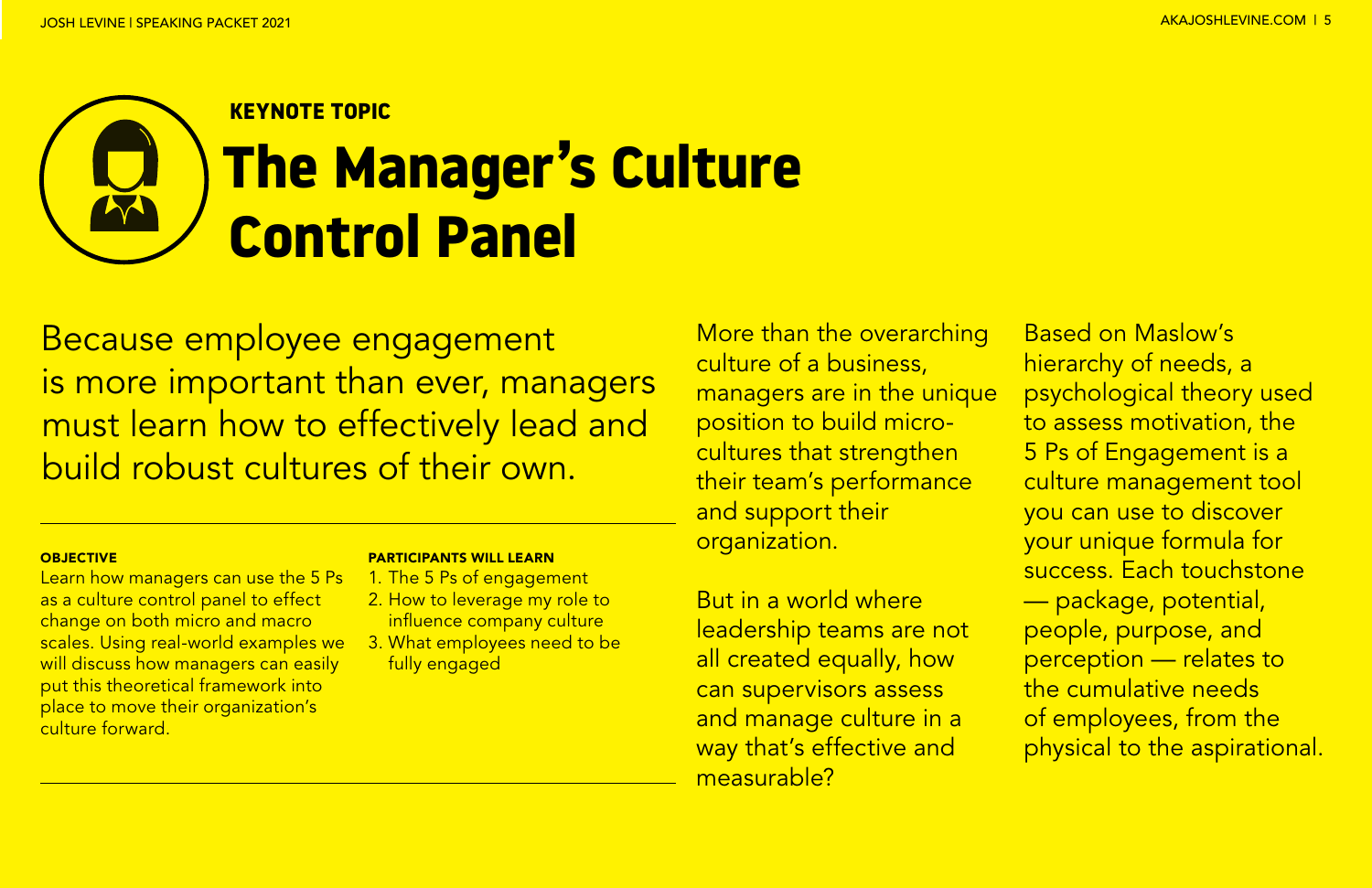#### MORE KEYNOTE TOPICS

# 10 Mega Trends To Radically Change Business By 2025

In Silicon Valley where change is relentless and so is the competition, culture is the only competitive advantage.



# **Managing Culture In a** Growth Organization

Leaders must learn to manage their company's culture in times of stability and change. Find out how to keep your company's most valuable asset on track during times of hyper growth.

# Creating Cultures of Innovation

Innovate! Every leader says it, but market disrupting ideas aren't born from mandates. Stop yelling and start learning what it takes to create an innovation-aligned culture.



# Turn "No's" Into Advocates: The Candidate Experience

Learn how to create brand advocates out of non-offers and improve your company's reputation where it matters most: future candidates.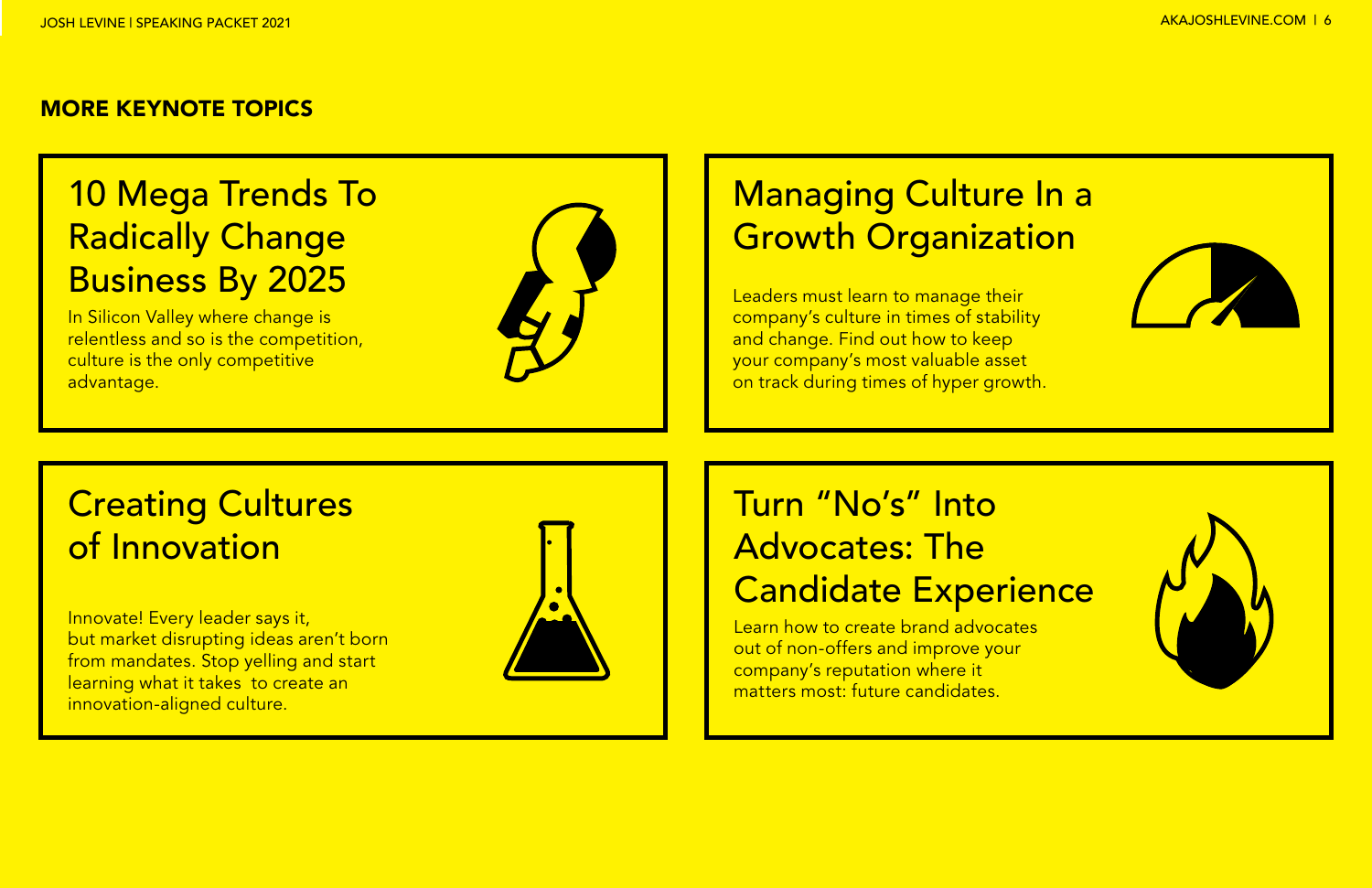### **TESTIMONIALS**

"Josh's approach brings often elusive culture wisdom to common understanding, then takes the further step of explaining, in simple terms, how to do it."

Sunny Grosso, Culture Chief Delivering Happiness

"Having worked with Josh Levine for many years, I find his insight honest and his ideas challenging—two things that always push me and my business on further."

Matt Manners, CEO & Founder The Employee Engagement Awards

"Josh speaks with an authoritative voice honed by years of serious work with culture leaders."

Doug Kirkpatrick, Author 'The No Limits Enterprise' "Josh thoughtfully provides a framework with stories and tactical ideas that can help transform any organizational culture into a high performing one."

Ryan Picarella, President Wellness Council of America

"Reporting from the high seas of management consulting, Levine shows why culture is the keel of business."

Marty Neumeier, Author The Brand Gap, The Band Flip, and Scramble

"The real impact of working with Josh is his ability to take you to places that you would never have gone on your own. He'll partner with you until you see what he sees."

Andrew Greenberg, CEO LRWGreenberg

## #1 NEW RELEASE

**Great Mondays** debuted on Amazon at  $#1$  in HR!

GREA<br>MONDA **HOW TO DESIGN** 

A COMPANY CULTURE **EMPLOYEES LOVE** 

lath Levine

PREVIOUS KEYNOTES

Culturati: **TOYOTA** 

**Stanford University** 

**SXSWIZ** 

Humana



acxiom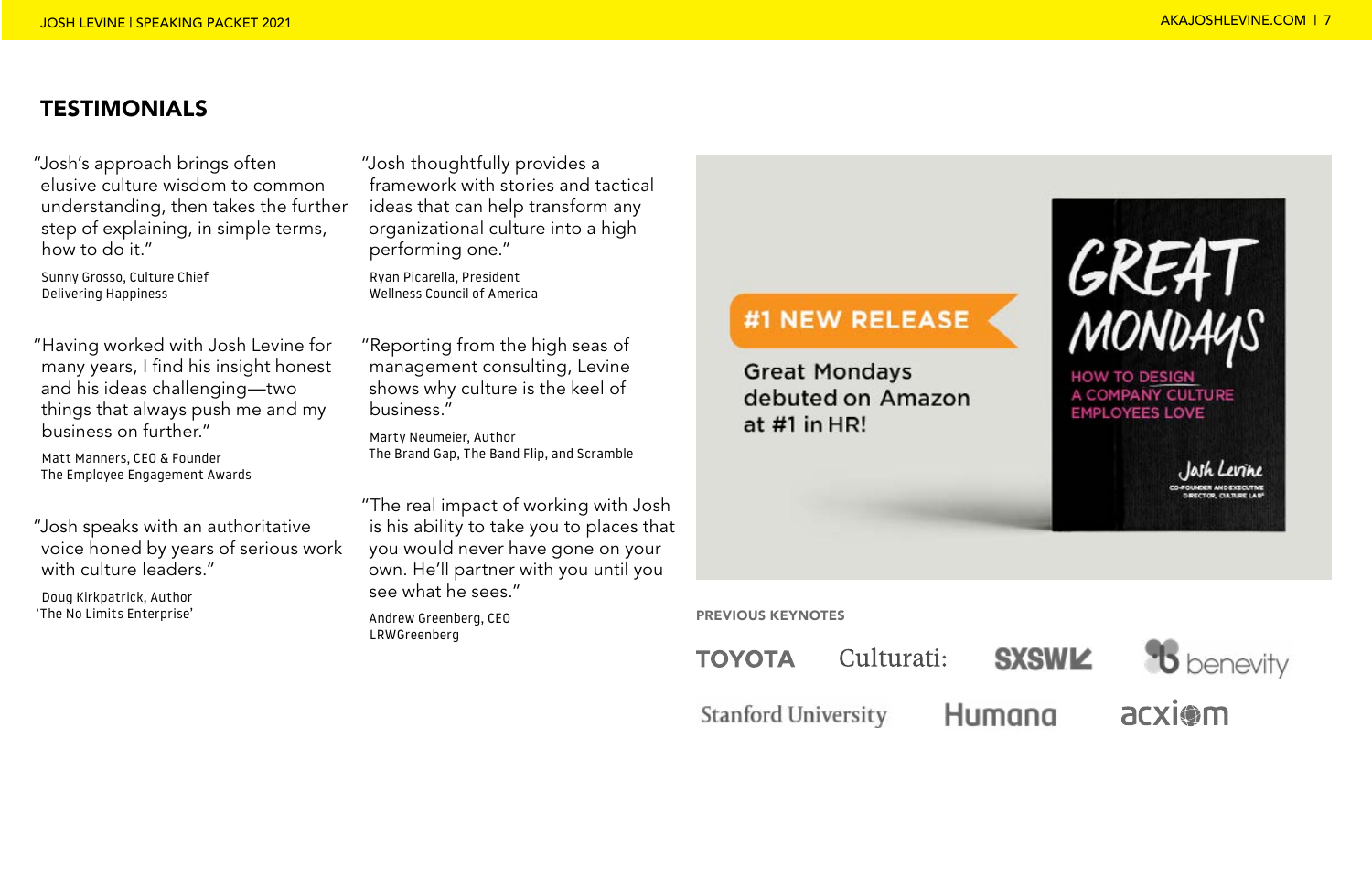## FACT SHEET

# 5 reasons Josh Levine is the perfect fit for your keynote.

# 1. PROVEN FRAMEWORKS

Josh provides proven frameworks with actionable takeaways in each of his keynotes.

#### 2. RELATABLE EXAMPLES

Levine brings culture design to life through contemporary case studies and success stories ranging from Silicon Valley startups to leading nonprofits, universities, and major corporations.

#### 3. PRACTICAL APPROACH

Josh's keynote presentations go beyond theory to provide a practical approach to the topic of culture and culture design.

#### 4. DYNAMIC STAGE PRESENCE

With a heavy background in improve and a natural-born extrovert Josh is the perfect speaker to get the crowd excited and laughing.

5. ACCESSIBLE TO ALL LEVELS

Leaders of all levels will find expert guidance and proven strategies they can put to use to create a dynamic culture where employees thrive and business grows.



#### PREVIOUS KEYNOTES